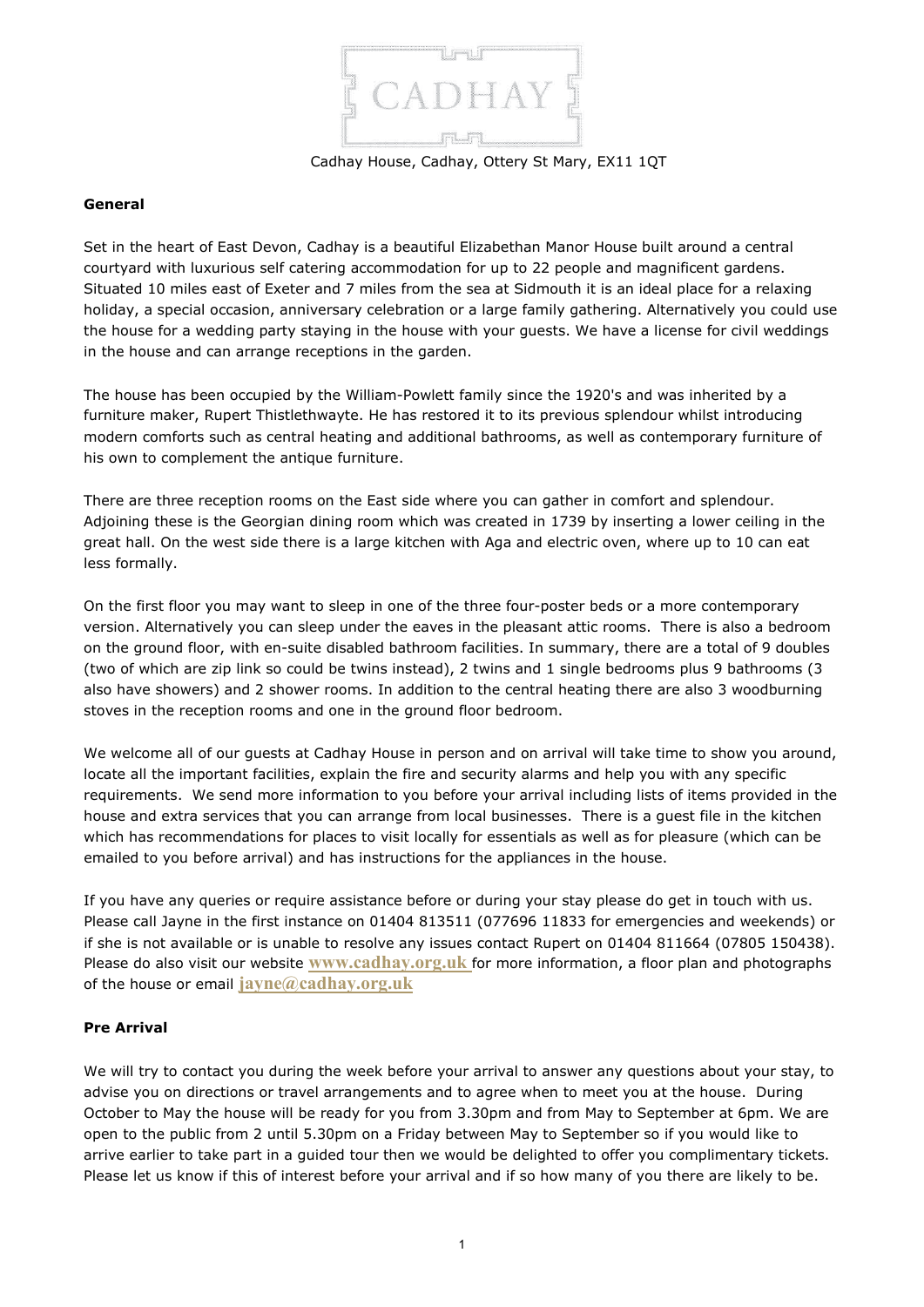# **Travel**

Cadhay is 1 mile north west of Ottery St Mary. By car, travelling from the East; exit the A30 at the 'Iron Bridge' exit just after Honiton. Follow the signs for Fairmile and then the brown tourist signs for Cadhay. From the West, exit the A30 at the 'Pattesons Cross' exit and follow the brown signs as above.



The nearest train station is at Feniton (10 mins away by taxi) though more of the Waterloo to Exeter trains call at Honiton (15 mins away by taxi). For services from Paddington and the North, the stations of Exeter St Davids (30 mins by taxi) or Tiverton Parkway (25 mins by taxi) would be the best option. Other than St Davids it would be advisable to book a taxi before the start of your journey due to the rural situation of the stations. For details of local taxi companies please ask for our guest information document or call us on 01404 813511. Peak taxis 01395 513322 have a specially adapted vehicle.

The nearest coach station is in Exeter from which there is a regular bus service to the centre of Ottery St Mary (4 or 4a) or taxis. From Ottery it is a 15 minute walk to Cadhay or 5 minute taxi ride.

# **Arrival and Car Parking**

Once leaving the Ottery/Fairmile road, proceed up the front drive along the Lime Avenue and park outside the front entrance of the house. If you find that you enter via the back drive (most sat navs bring you this way), turn left by the Coach house then park in the same place. There are no parking bays but there is plenty of room for all your guest's cars. If you arrive when the house is open to the public (between 2 and 5.30pm on Friday in the summer) the gates in front of the house will be closed so please park in the sign posted field car park opposite. When it is 6 o'clock the front gates will be opened for you so that you can unload close to the front door.

We will come to greet you on arrival but as traffic can make journey times difficult to predict we will ask you to call us (07805150438) when you are about 10 minutes away so that we can meet you at the front door. If you are severely delayed during your journey we would appreciate a call earlier with a new estimated arrival time. If we are open to the public then please do come to the tearoom and ask for Rupert.

To get to the tearooms from the car park field walk to the right of the house past the Coach House and Stables by the walled kitchen garden and follow the tickets/entrance signs.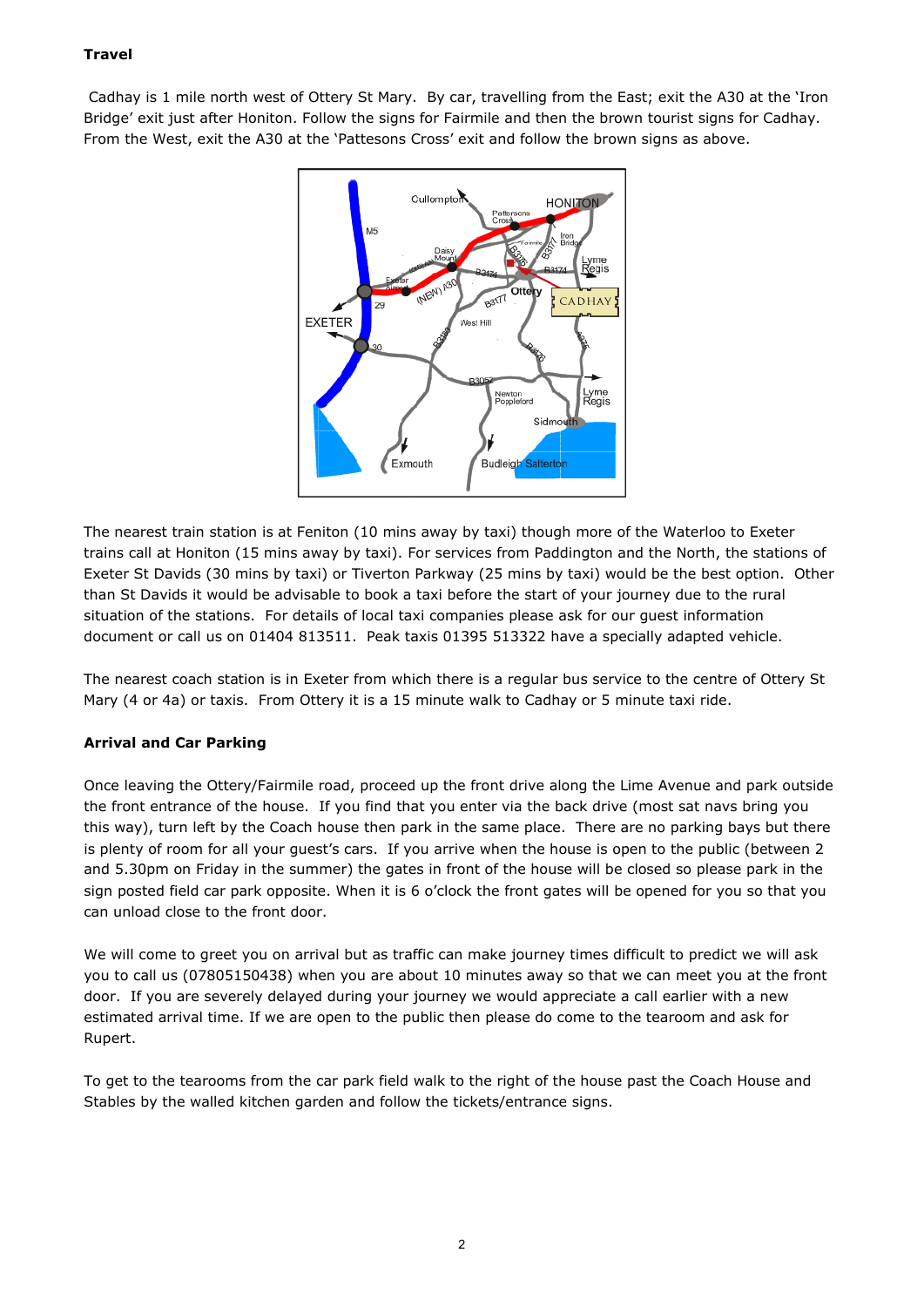# **Ground Floor**

# **Entrance and Sovereigns Courtyard**

There are double front doors so these can be opened fully for easy access when unloading. There is a door bar and doormat which wheelchair users may need a small amount of help to get over. After dusk, lights will come on outside when you arrive and more can be switched on in the entrance. The visitor's book can be found here on the side board together with 4 wooden chairs. Straight ahead there are double doors into the stunning Sovereigns courtyard, a ramp is available (either in the Flower room or South porch) so that wheelchairs can have access from any of the 4 doors into this area. There are 8 outside garden benches and 2 large tables in the courtyard during the summer months. Cadhay is a non-smoking house due to our smoke alarms but smokers can go into the courtyard where there are sand containers for their stubs. Postcards and other souvenirs can be found in the window sill to the right.

All rooms have a combination of ceiling lights, standard lamps and table lamps. Most are switched on at the wall by the door (even some of the standard and table lamps). We now have wifi available throughout the house, just search for the nearest Cadhay hub point and connect, the password is in the guest file in the kitchen. The corridor and doors on the ground floor are plenty wide enough for wheel chairs on 3 of the sides of the house, just the one corridor to the Flower Room, the larder and 2 single toilets that would be too narrow. All of the reception rooms, kitchen, scullery, dining room, ground floor bedroom and bathroom are accessible without the need of ramps.

All rooms have a combination of ceiling lights, standard lamps and table lamps. Most are switched on at the wall by the door (even some of the standard and table lamps). We now have wifi available throughout the house, just search for the nearest Cadhay hub point and connect. The password will be in the guest file in the kitchen.

# **TV Room**

There is a door (wide enough for a wheelchair) to the right of the front entrance which leads into a cosy carpeted TV room where there are two settees, a TV, DVD, a drop leaf table and small rug.

# **Kitchen**

The wide corridor to the right from the entrance hall takes you past a flight of stairs and on to the kitchen where the warmth of the Aga welcomes you. There is a larder to the right with steps down to where the freezer is situated, one of the fridges and food can be stored. From the kitchen there is a further door into the scullery. There is plenty of work top space, the Aga and Mercury oven and a large central kitchen table with 8 chairs, plus a drop leaf table with a further 2 chairs. There are 3 large fridges (one located in the corridor), a microwave, toaster, telephone and two dishwashers. There are two large Belfast sinks and three dressers full of crockery, cutlery and utensils plus glasses in a wall cabinet. For coffee there are several cafetiers and teapots for your cuppa.

Cadhay has its own supply of spring water from the estate. The tap in the scullery sink has a UV filter attached for drinking water which we would advise for elderly or young children (there is a green light switch to show when this is on). The house uses septic tanks so we would appreciate when using the sinks and drains that fat and other chemicals could be kept to a minimum and bathroom bins used for nappies etc.

# **Haydon (downstairs bedroom and bathroom)**

The corridor from the kitchen passes a larger shower room and the downstairs bedroom, Haydon which would be suitable for wheel chair users. The door from the corridor into the shower room is 92cm wide with plenty of room to manoeuvre inside. Alternatively there is a doorway (50cm) between Haydon and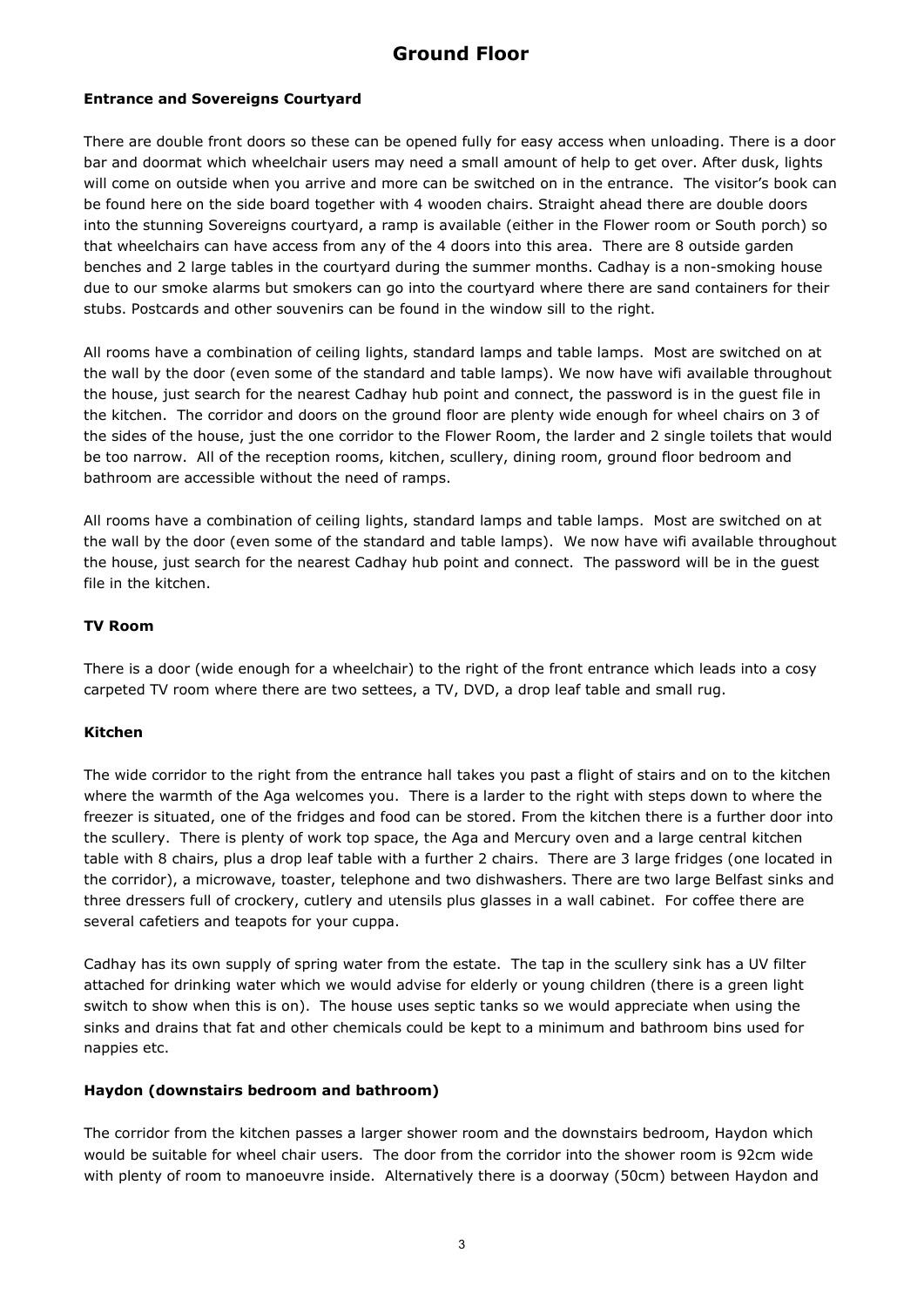shower room making it en-suite (you can bolt the door into the corridor). There is a large walk in shower cubicle with no step. A plastic chair can be provided that will fit into the shower should you need to sit though you may prefer to bring your own shower stool if needed. There is a vertical support bar entering the shower, two vertical bars either side of the toilet and a vertical bar by the sink. The toilet and sink are of standard size and height.

Just along the corridor, the door into Haydn is 82cm wide with a small door bar between the tiles and carpet. This room has a zip link bed so can either be made up as two single beds with a large gap between or a super-king size double with plenty of space to manoeuvre within the room. There is a huge stone arch fireplace which includes a working woodburner plus 2 bedside tables, a dressing table, two chairs, two rugs and tall boy wardrobe.

## **Back door**

This rear entrance leads to a patio area with a brick built BBQ, small lawn with outside tables and chairs in the summer. There is a small separate downstairs toilet by the back door (but loo is too narrow for standard wheelchairs) and another along the back corridor by the South door (again too narrow for a wheel chair). There is a cupboard here with some outdoor games including croquet.

## **South Porch Door**

The South door and back porch lead into the main gardens. Further along the corridor is the Flower room where the washing machine, tumble drier (both front loading), iron and ironing board (height adjustable), Belfast sink and large table are located. There are 3 doors from the flower room, through a small study, an extra small redundant kitchen and then into the Drawing room but for wheel chairs please use the front corridor for access.

There are then 3 interconnecting reception rooms (totalling 70') for your guests to relax in, all with comfortable seating, wooden flooring, large patterned rugs, grand portraits and antique furniture. All doorways between these rooms are wide enough for wheel chairs.

#### **Drawing Room**

An elegant, Georgian panelled reception room with a Steinway Grand Piano for you to play, a high backed chair, 3 person settee, two armchairs, window seat, ornamental fireplace, writing desk, chair and other antique furniture.

# **Living Hall**

This impressive room has a woodburner, 3 rugs, two 3 person settees, 3 high backed arm chairs, a window seat, side tables, a gate leg oval table, hope chest, long side table and wall lights. A set of 16<sup>th</sup> century gently curving wooden steps take you up to the first floor. For those who find curved stairs difficult a better alternative is a more straight forward flight of stairs just before the kitchen.

#### **Library**

This cosy reception room has a woodburner in the Tudor fireplace, two 2 person settees, window seat, 4 armchairs, a bureau and two chairs, TV, telephone, CD player and a book case with puzzles and family games.

# **Dining Room**

From the Living Hall or entrance hall you enter the dining room with its stunning Tudor fireplace (with a wood burner), mahogany table, two long sideboards and a further oval gate leg table. The dining room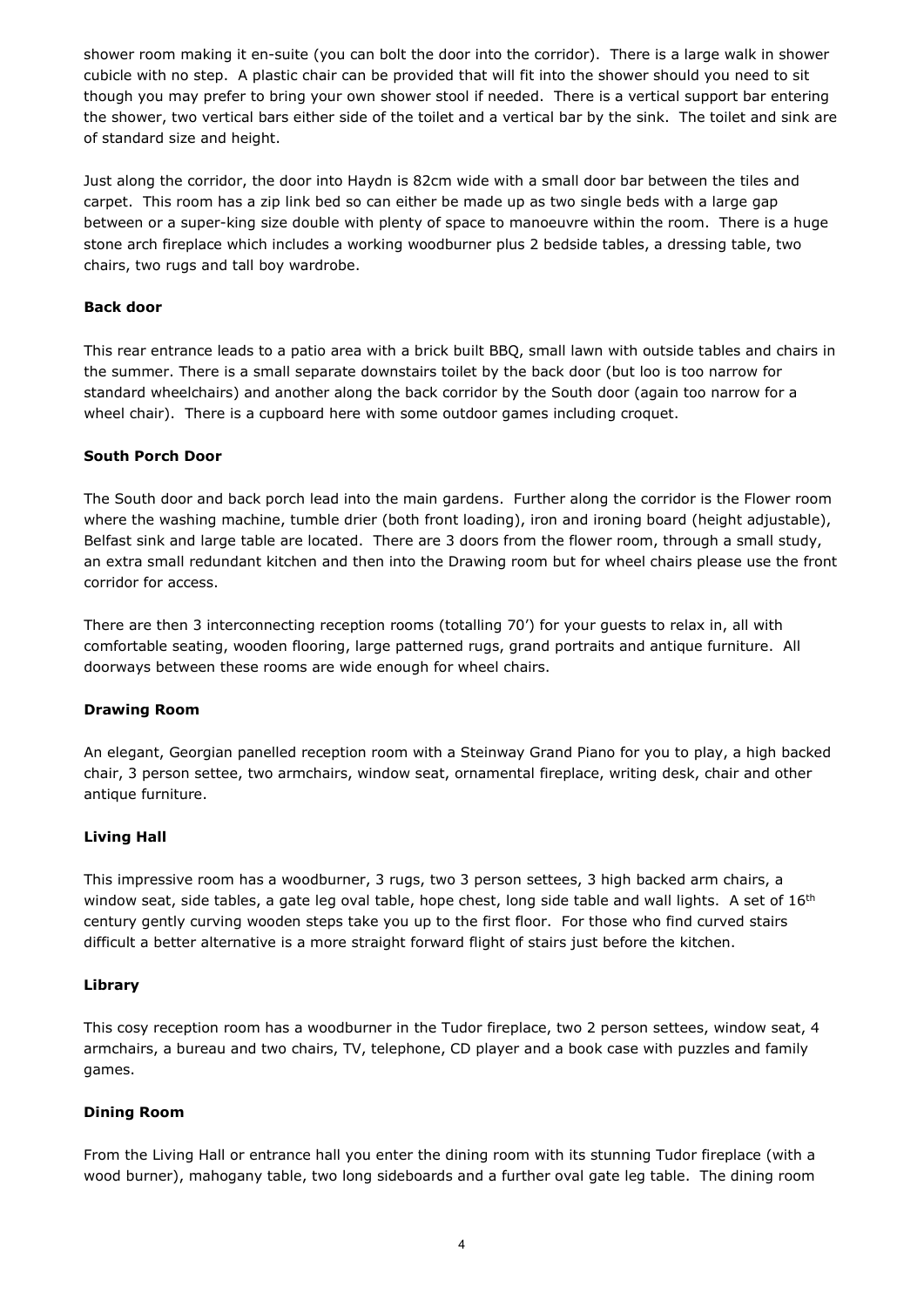table is 72cm h x 115cm w x 405cm l with 14 chairs. There is a smaller table (72cm h x 90cm w x 104cm l) that can be added as an extension. There are a further 6 chairs within the room which together with additional chairs from the entrance or kitchen mean that all 22 guests can be seated together in the dining room. There are place mats, coasters and table protectors but you will need to bring your own table cloths and napkins.

# **First Floor**

All bedrooms upstairs are carpeted with small rugs. All bedrooms have a minimum of one window overlooking the gardens or countryside (except Phyllis which has 2 onto the roof space), bedside table lamps, plus other occasional lamps. All bed linen is provided, pillows and duvets are non – feather and beds are of a standard height apart from the four posters in Sugar Plum and Paulet which are 84cm and 80cm h! The beds will be made before your arrival.

Most bathrooms have lino type flooring and ceiling lights with windows providing natural light (with the exception of Whetham and Newton's bathrooms). All guests are provided with one bath and one hand towel plus there is bath mat and non slip mat for every bathroom. The heated towel rails can be switched on and off at a socket on the opposite bedroom wall

As wheel chair users are most likely to stay in Haydn on the ground floor, door widths have not been measured upstairs. If you would like to know the dimensions or particular information about any of the rooms however please do contact us.

## **Whetham**

After ascending the curved stairs, turn left down the corridor and enter this room through the door on the left. Whetham has a contemporary 5'6" double bed, with a bay window and en-suite with toilet, bath plus hand shower and wash basin. This room has the best view of the long herbaceous border in the garden and front lawn. The room has a wardrobe, chest of drawers with mirror, high back chair, bedside tables and bespoke wooden seat. There is the option of opening an interconnecting door to a single room:

#### **Dressing Room**

This room has a single bed, curtained hanging space, chest of drawers and 2 chairs with views over the main garden. The entrance door is immediately at the top of the curved stairs with an optional interconnecting door into Whetham. There is a single toilet and basin along the corridor next to the long gallery.

#### **Long Gallery**

This room stretches from the hall by Whetham to Sugar Plum along the length of one side of the house and has views towards the medieval stew ponds and gardens. It is full of fascinating historical artefacts. We would prefer children to be supervised in this room.

#### **Sugar Plum**

A very grand panelled room with a four poster double  $(5' \times 84$ cm h), with bed steps double aspect windows (of the Sovereigns' Courtyard and Kitchen walled garden) and ornamental fire place. There is a dressing table and writing table (both with chairs), chest of drawers, small dresser, 2 window seats, bedside tables and a high backed armchair. Access is either via the Long Gallery or through the Nursery.

**The Nursery** Bathroom/family room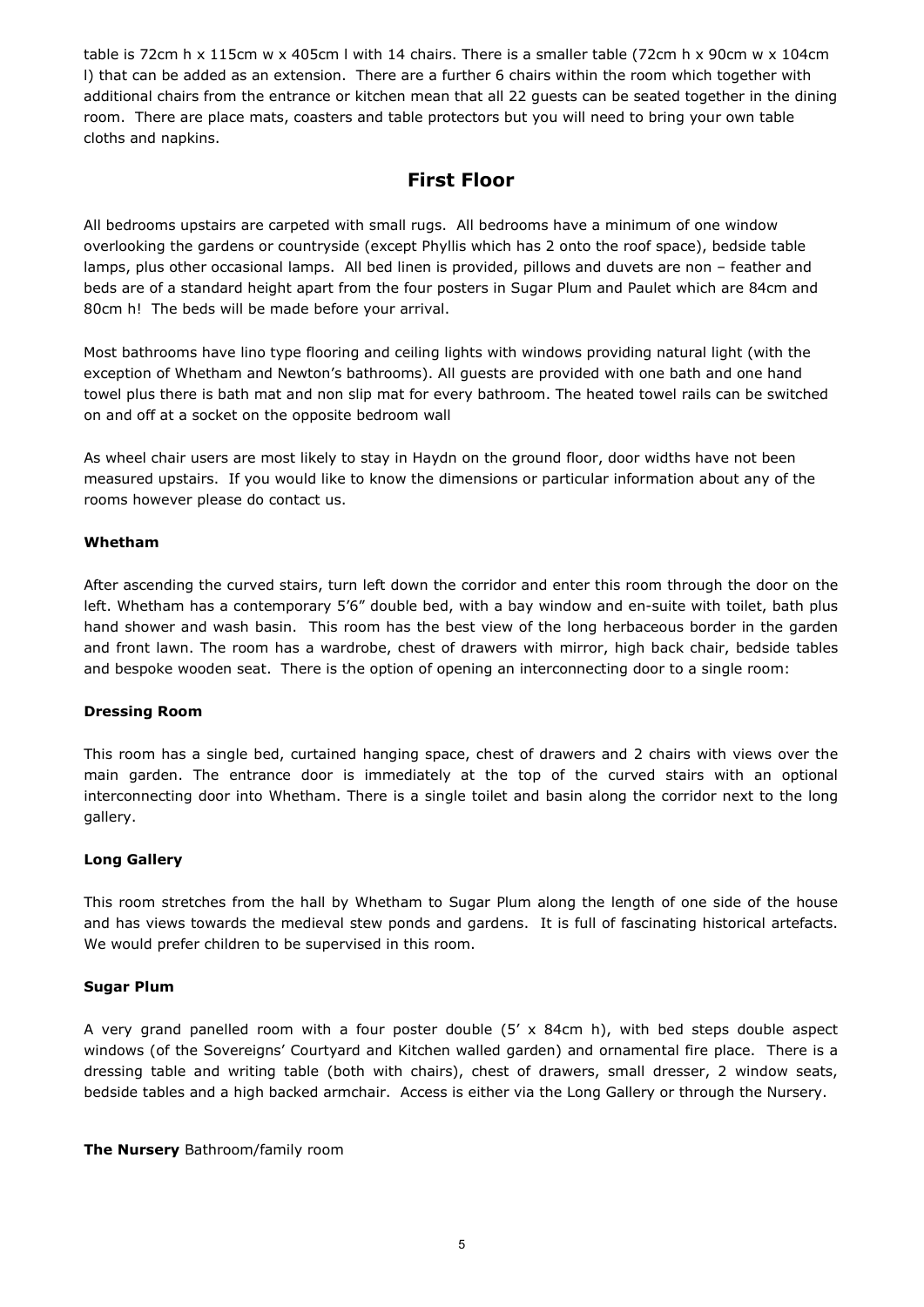This room is interconnecting with Sugar Plum and can best be reached at the top of the stairs by the kitchen. A light, panelled room with double aspect windows (as Sugar Plum), a single 4 poster daybed, free standing bath, wash basin, separate toilet, a rocking chair, two window seats, gate leg table, chair, TV and chest of drawers. There is a stair gate which can be bolted across this landing.

## **Barton**

A charming, double aspect room with a fine four poster bed (5'3"), a chest of drawers, double high backed chair, two window seats, ornamental fireplace, an armchair, and bespoke dressing table and bedside tables. Views are of the front of the house and the walled kitchen garden. This room is best reached by turning right from the top of the stairs by the kitchen.

There is a dumb waiter along the corridor which has been converted to hanging space for Barton, Reiby, the Nursery and Sugar Plum.

# **Bathroom** for Barton

Lovely and light panelled room with a shower, bath, wash basin and toilet.

## **Reiby**

This delightful double room has bedside tables, a chest of drawers and dressing table with a view to the front of the house. The easiest route is by turning left at the top of the stairs by the kitchen.

## **Bathroom** by Reiby

Another light room with a very long bath, toilet and basin.

## **Roof Chamber**

This glorious room has a stunning timbered roof possibly from an earlier property which could date back as far as the 1430's. It has antique oak furniture including wheel backed chairs, a long table, chest of drawers and chests.

# **Paulet**

The master bedroom can be found to the right the spiral stairs and by the Roof Chamber. With a grand four poster bed (5') with bed steps, the room has double aspect windows looking over the front of the house and the main gardens. There is a Tudor carved fireplace (ornamental), tall boy wardrobe, 2 chest of drawers, drop leaf table, bespoke dressing table, bedside tables and chair. The **en suite** has a roll top bath with hand shower, toilet and wash basin plus optional door on to the landing.

# **Second Floor**

# **East Attic**

This attic can be reached by a fairly steep staircase through a door immediately to the right at the top of the curved staircase. On the landing is a table tennis game with bats and balls stored in the cupboard next to it, in here is hanging space for both bedrooms.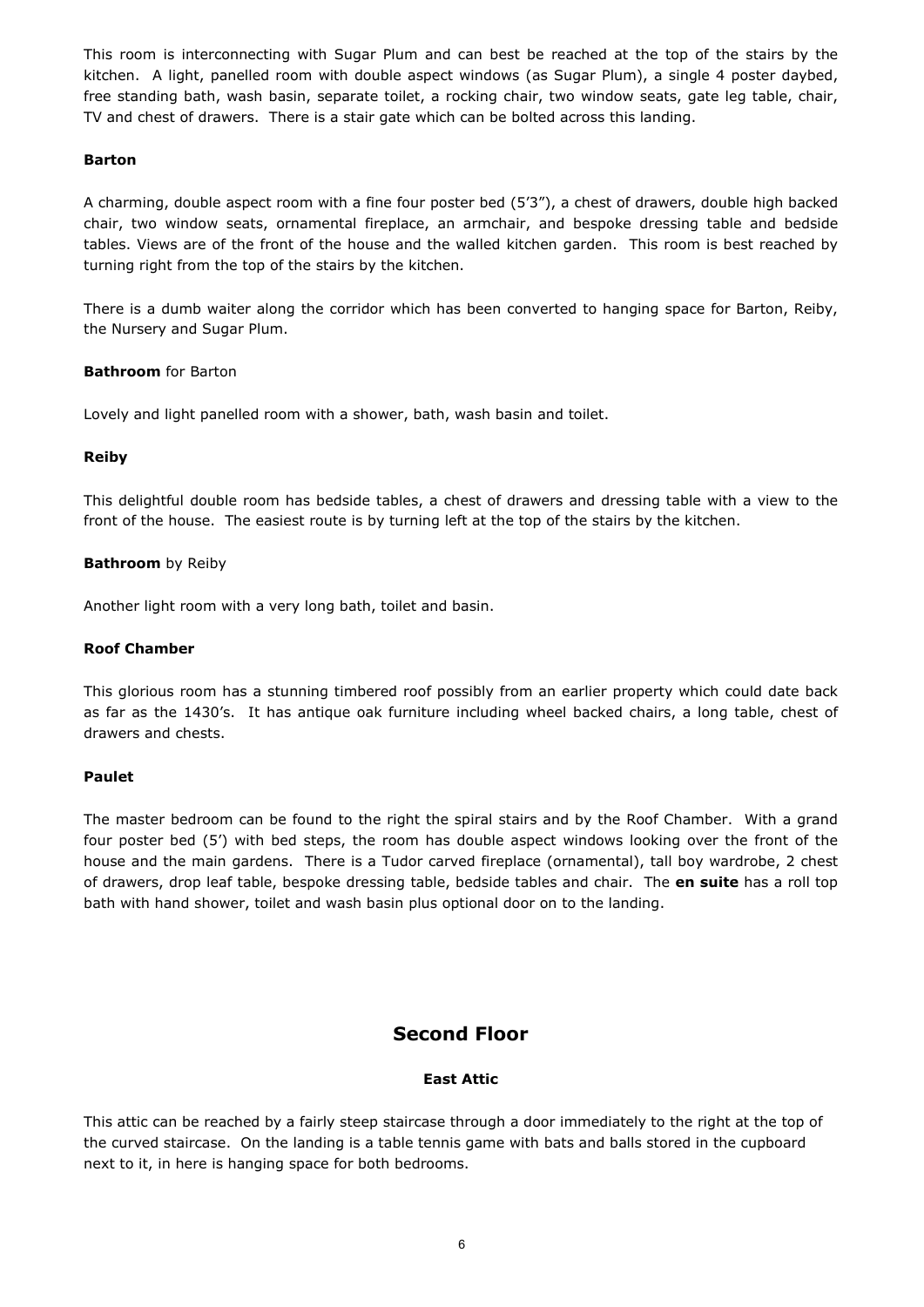# **Peveril**

To the right of the landing this light twin room has double aspect windows over the main lawns, Lime Avenue and front of the house. There is a contemporary dressing table with bedside tables, armchair and tall chest of drawers. En-suite with a bath, toilet and wash basin.

# **Newton**

To the left of the landing this double aspect bedroom has a zip link bed (which can be a super king double or split into two singles) and has views across the main lawn, herbaceous border and medieval stew ponds. This room has a dressing table, armchair, bedside table, chest of drawers and mirror. Situated off the landing this bathroom has a bath with hand shower, separate shower, toilet and washbasin.

# **West Attic**

This attic is accessed via a second flight of stairs following on from the set by the kitchen. There is a built in cupboard with extra hanging space on the landing.

# **McClintock**

To the right this cosy double aspect room looks over the walled kitchen garden with twin beds and rustic beams (tall guests will need to mind their head when entering). There is a traditional desk and chair, a hanging rail, chest of drawers and bedside table.

# **Bathroom**

This attractive bathroom next door to McClintock has an ornamental fire place, roll top bath with hand shower, toilet and hand basin with painted wooden floorboards and a rug.

# **Peere – Williams**

A private suite of rooms with a bathroom, lounge area and views over the walled kitchen garden; this suite is very popular with those wanting added privacy. The bathroom is on the right as you enter with an ornamental fireplace, painted wooden floorboards, bath with full shower, toilet and hand basin. The lounge has a 2 person settee, wardrobe, chest of drawers and TV. The bedroom has a super king bed, bedside tables, a wardrobe and dressing table. There are rustic beams overhead.

# **Shower room**

To the right of the stairs, tucked in the attic is a shower room. There is a large walk in shower, toilet and hand basin.

# **Phyllis' room**

This newly converted double room is accessed via the shower room. It has a king size bed, chest of drawers, chair, bedside tables and together with the shower room makes a very private room.

# **Gardens**

The magnificent 3 acre gardens are yours to enjoy during your stay. If you would like a plan of the gardens please do ask. There are large lawns, a croquet lawn, grand trees, beautiful herbaceous borders,  $\frac{1}{2}$  acre of medieval ponds (unfenced so please beware especially with young children by these or our stream), glorious climbing plants, roses, shrubs and numerous interesting plants. The paths are either flat